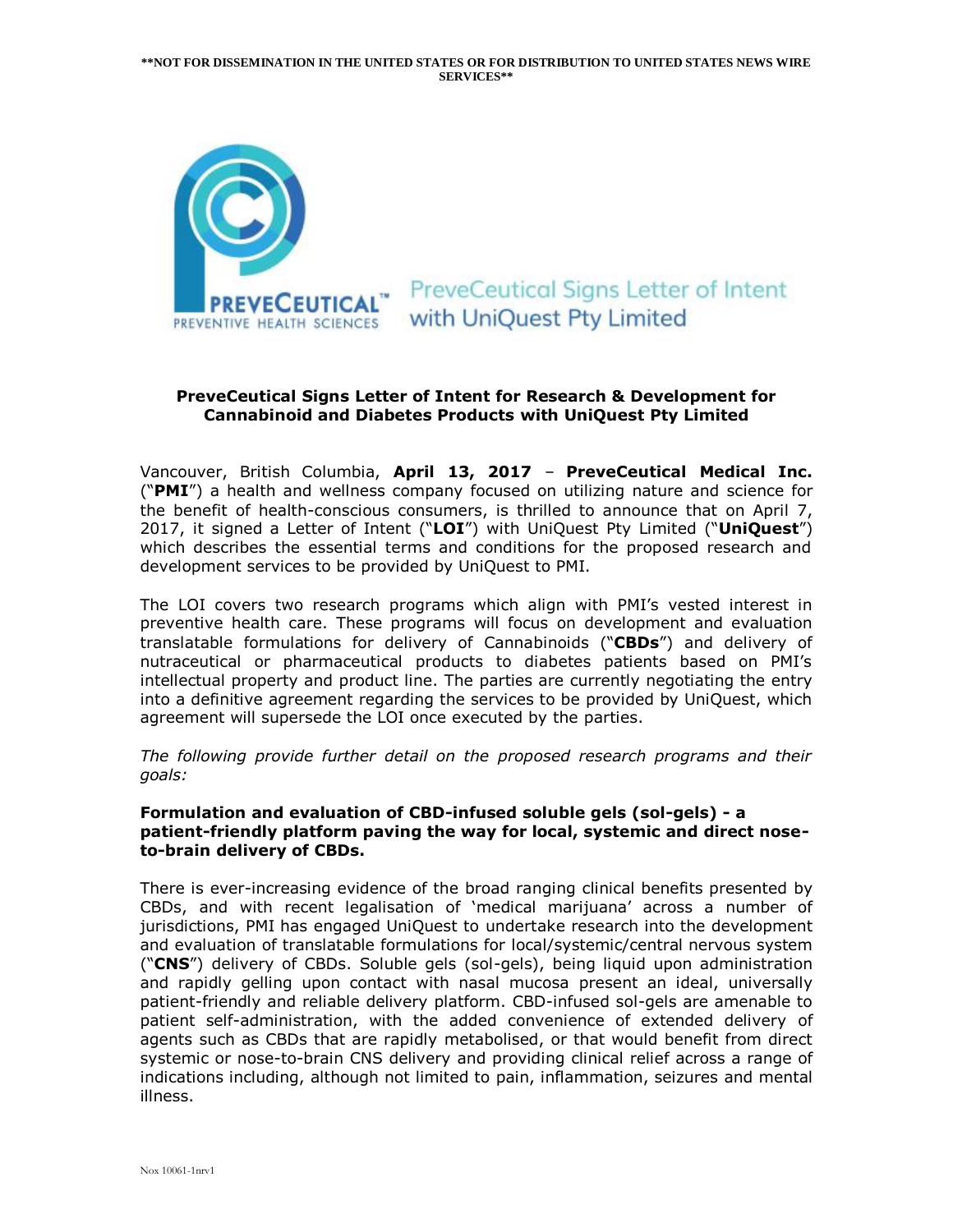#### **Dual-Gene Therapy Approach for Obesity & Diabetes using Smart-siRNAs and Tissue Targeted Bio-responsive Carrier Systems**

To address the alarming rise of obesity and diabetes globally, this program will pursue development of a dual-gene therapy approach towards obesity AND diabetes, with a single gene as the target. The rational design and systematic evaluation of tissue targeted bio-responsive carriers will promote Smart-siRNA delivery with effective gene silencing into cells/tissue of clinical relevance and interest. Assessment of safety and effectiveness in appropriate preclinical models of diabetes will follow paving the way for broader (pre-)clinical safety and efficacy evaluations.

*"With our vested interest in the preventive health sector, we have to consider the many health benefits that can be derived from CBDs. We are very excited to work with UniQuest on programs that will enhance PMI's available solutions in promoting good health and wellness including direct nose-to-brain CNS delivery CBD products."*, commented Mr. Stephen Van Deventer, PMI's Chairman and Chief Executive Officer.

Information on these projects will be presented by Dr. Makarand Jawadekar, Chief Science Officer, and Dr. Harendra (Harry) Parekh at PMI's presentation on April 27, 2017.

#### **Presentation Information:**

Venue: The Fairmont Waterfront Hotel (900 Canada Pl, Vancouver, BC V6C 3L5), Malaspina Room

Date: Thursday, April 27, 2017

Time: 1:30 p.m. PDT to 6:00 p.m. PDT

Confirm your attendance, register by clicking here: [https://preveceutical](https://preveceutical-presentation-2017.eventbrite.ca/)[presentation-2017.eventbrite.ca/](https://preveceutical-presentation-2017.eventbrite.ca/)

### **Update on Previously Announced Amalgamation and Financing**

The non-brokered private placement of up to 10 million units for minimum gross proceeds of at least \$1 million and maximum gross proceeds of up to \$5 million (the "Financing") being conducted by Carrara Exploration Corp. (CSE: CAA) ("Carrara") pursuant to a previously announced amalgamation agreement (see news release of Carrara dated March 22, 2017 on www.sedar.com) is ongoing. The amalgamation agreement provides for the acquisition of PMI by Carrara by way of a three-cornered amalgamation and a reverse take-over of Carrara by PMI.

On Behalf of the Directors,

# **Stephen Van Deventer**

Chairman & CEO